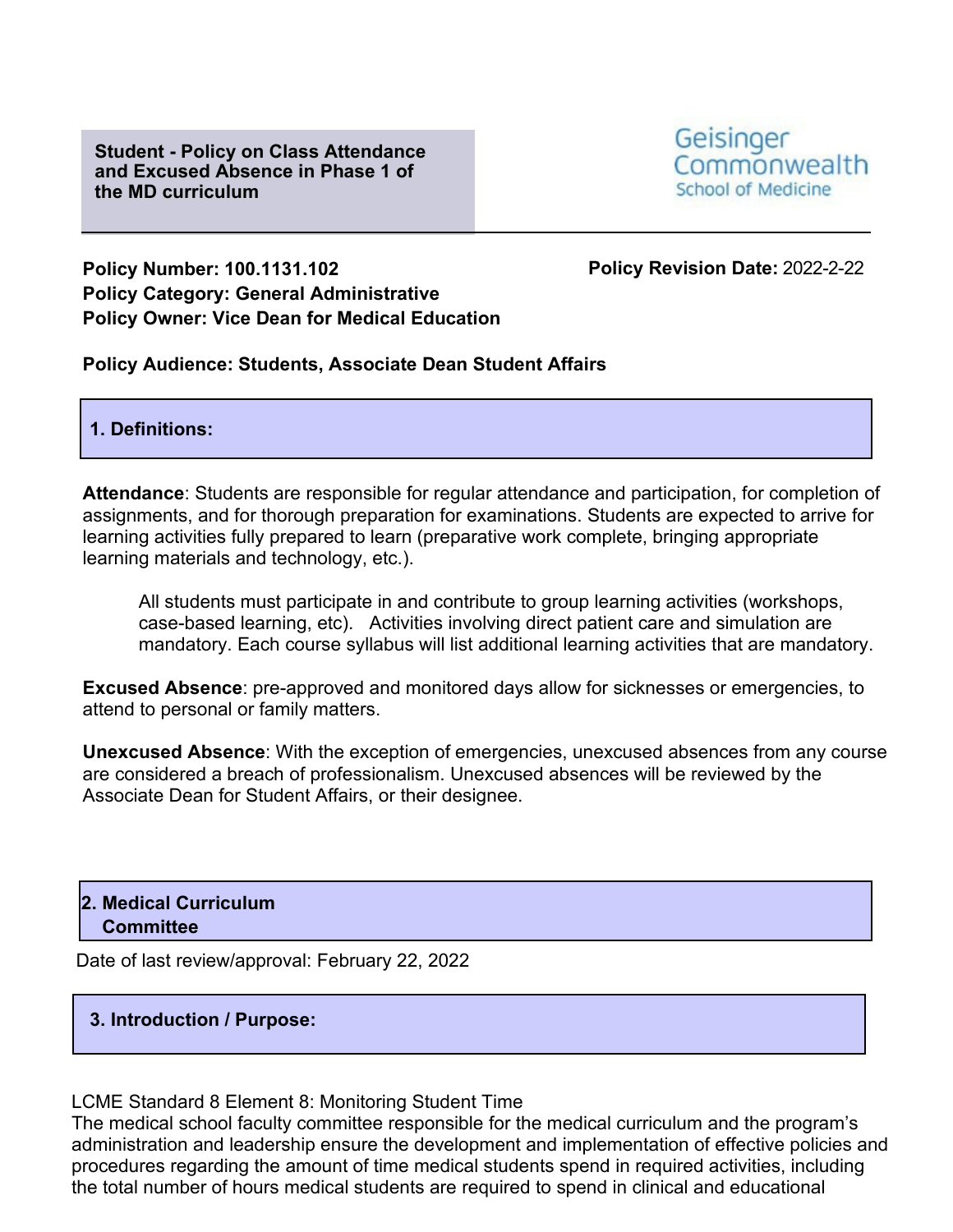activities during clerkships.

# **4. Governance and Enforcement:**

Associate Dean Student Affairs (ADSA)

# **5. Policy:**

Recognizing the importance of personal health and wellbeing, students may be excused from class or clinical activities to seek medical and or mental health services.

Students are also allowed to request 4 days of excused absences per semester during Phase 1 curriculum. These days require one-week prior notification except in emergencies to the curriculum manager and faculty. These excused absence days are meant to allow students to attend to personal or family matters including weddings, graduations, personal (non-medical appointments), and other similar circumstances. Certain critical learning experiences will be designated in the course syllabus and cannot be used as personal days (medical and mental health appointments are not included in this restriction).

If the student is unable to contact the Curriculum Manager due to extenuating circumstances, i.e. hospitalization or emergency medical treatment, the absence will be initially registered as an unexcused absence. Once the student returns to the curriculum and provides documentation to Student Health Services regarding the absence, an excused absence will be facilitated through Student Affairs or the Curriculum Manager. Approval for an excused absence may also be given when there are conflicts with a major holiday for the religion that the student practices.

Students presenting academic work at national meetings are generally allowed two days away from course activities), with the appropriate permission from the Curriculum Manager who can seek direction from the Associate Dean for Student Affairs (ADSA), if needed. Funding request for conference presentation must follow the procedures outlined in that separate process.

Regardless of the absence, students are responsible for meeting the learning objectives for the missed sessions. Students should contact the Course Director and Curriculum Manager to learn how they are to complete the learning objectives. Failure to complete the work may result in a course failure.

## **Examinations:**

An excused absence from a scheduled examination will be granted only for serious personal illness, death in the immediate family or other similar extenuating event, or religious holidays that occurs within 48 hours of the scheduled exam. Students should refer to the Policy on Examinations for details and instructions related to attendance of examinations.

## **Bereavement Guidelines:**

Students will be allowed 3 working days of bereavement leave as an excused absence. Although